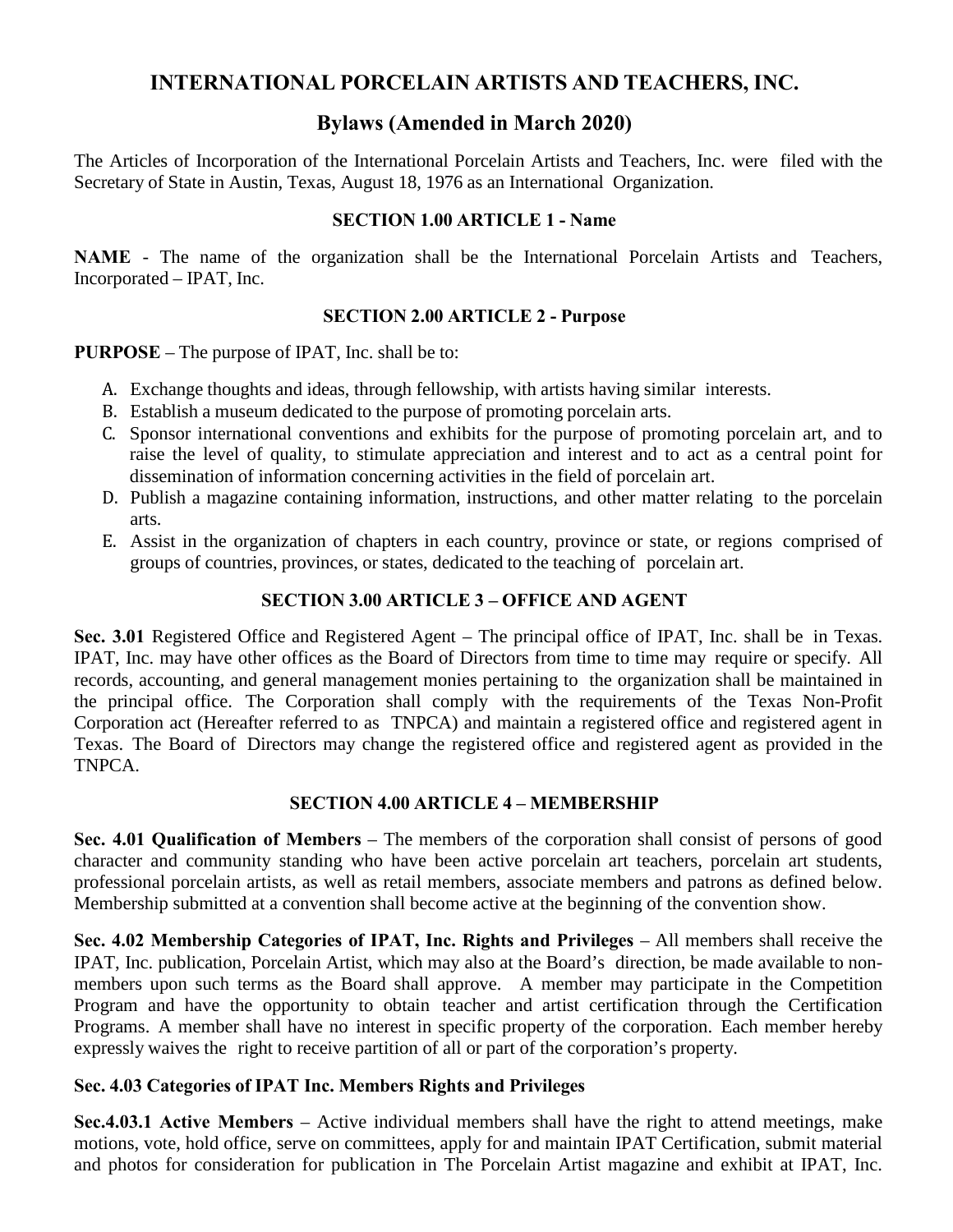sponsored shows. Active individual members would include teachers, professional porcelain artists, or students of porcelain art, as well as honorary members upon payment of dues, and lifetime members.

**Sec. 4.03.2 Honorary Members** – Honorary members shall be persons who have performed exception services to IPAT, Inc. They must receive unanimous recommendations from the elected officers and be approved unanimously by the Board. Honorary members shall have all the privileges of active individual members, except that the honorary member shall not have the right to vote or hold office unless also an active individual member or lifetime member.

**Sec. 4.03.3 Lifetime Members** - All Past Presidents shall be lifetime members and shall have all the privileges of membership of active individual members, except that no dues be assessed against lifetime members.

**Sec. 4.03.4 Retail Members** – Corporations of individuals who provide goods and services relating to porcelain art at the retail level may become retail members upon the payment of dues as provided by the standing rules of IPAT, Inc. and shall enjoy all of the rights and privileges of membership, except rights to hold office and to be certified.

**Sec. 4.03.5 Associate Members** – Distributors, manufacturers, wholesalers, manufacturer representatives, relating to the field of porcelain art, may become associate members upon payment of dues as prescribed by the standing rules of IPAT, Inc. and shall enjoy all the rights and privileges of membership, excepting rights to hold office, and to be certified.

**Sec. 4.03.6 Patron Members** – Upon payment of dues, a patron member shall enjoy all the rights and privileges of membership, excepting rights to hold office, to vote, to exhibit, and to be certified.

**Sec. 4.03.7 Youth Members** – Youth members shall have the right to exhibit artwork at IPAT Convention Exhibits in the Youth Division, enter artwork at IPAT Competitions held at each IPAT convention in the Youth Division, submit artwork/articles for consideration for publication in the Porcelain Artist magazine Youth section, attend IPAT General Business Meetings, but cannot vote. They shall have the right to participate in IPAT convention demonstrations or workshops set up for the Youth and taught by an IPAT Teacher member who routinely teaches classes for the young artists. IPAT shall issue an IPAT Youth Membership Certificate that will have the embossed IPAT seal. IPAT shall issue an IPAT Youth Membership Card. These cards will carry a number beginning with the letter matching the Youth member's age classification as follows. Youth Membership number begins with 2004 following by A, B or C.

## **Sec. 4.03.7.1 Classification of IPAT Youth Membership:**

- A. **Elementary**: Children from age 5-11.
	- 1. Membership number will be preceded by the letter E.
	- 2. Membership cards shall be yellow in color.
- B. **Junior:** Children from age 12 to 14
	- 1. Membership number will be preceded by the letter J.
	- 2. Membership card shall be blue in color.
- C. **Senior:** Children who are still in high school (age 15 up to High school graduation or the age of 19)
	- 1. Membership number shall be preceded by the letter S.
	- 2. Membership card shall be green in color

## **Sec. 4.04 DUES**

**Sec. 4.04.1 A mount –** Annual dues of new members, individual members, retail members, associate members shall be due. The Board shall have the right to increase the amount of the dues and registration fees as needed.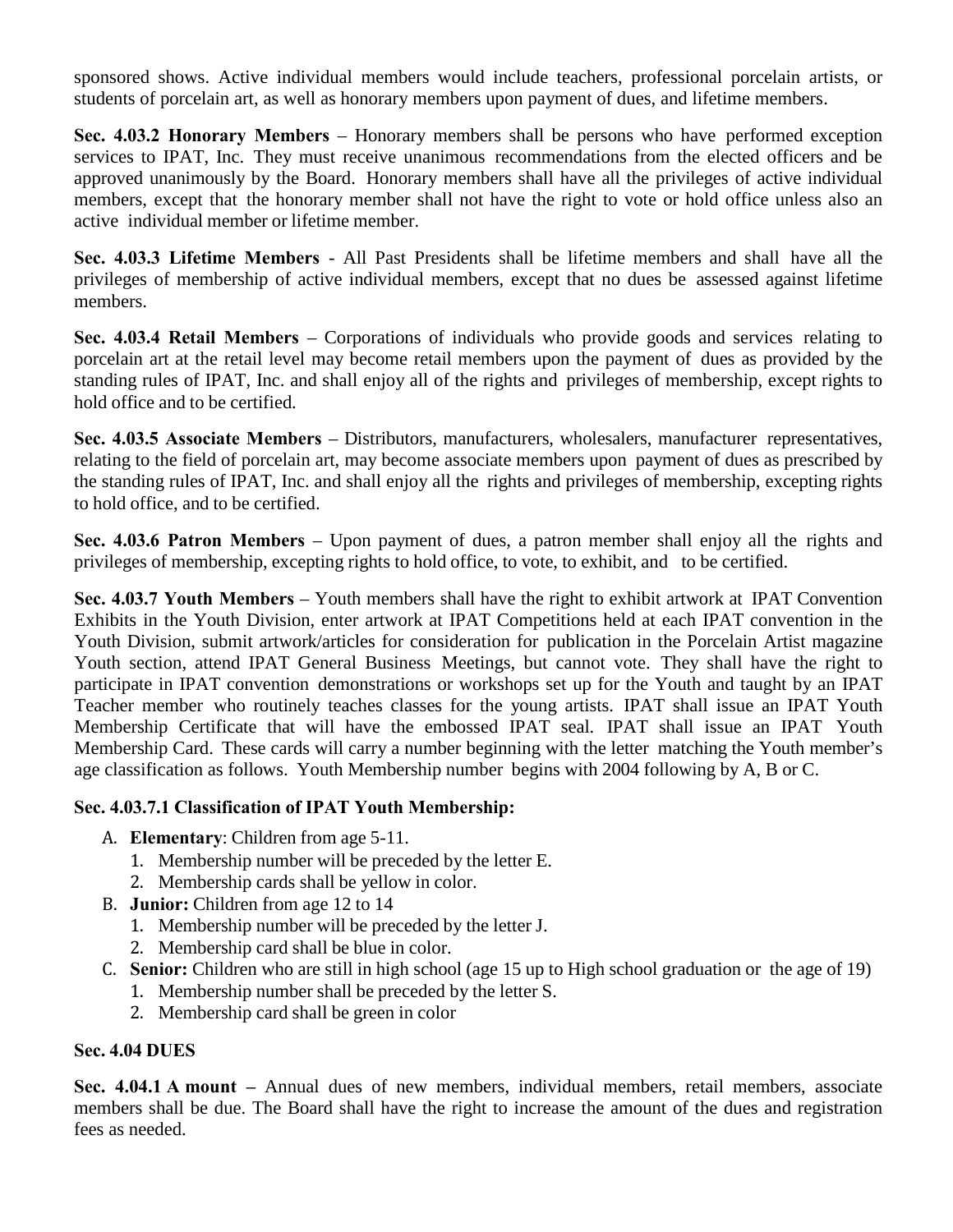**Sec. 4.04.2 Membership Certificates** – The Board of Directors shall provide for the issuance of certificates evidencing membership in the corporation. When a person has been admitted as a member and has paid any required fees and dues, the corporation shall issue an IPAT certificate of membership to the person via email.

**Sec. 4.04.3 Delinquency** – IPAT, Inc. members who fail to pay their annual dues or whom are paying their dues late will have to pay for the mailing of any issues which they have missed.

**Sec. 4.04.4 Termination of Membership** – The board, with the concurrence of the elected officers, shall have the right to suspend or expel any IPAT, Inc. member for cause which shall include, but shall not be limited to, the creation of disharmony within IPAT, Inc. or any other conduct designed to promote primarily the self-interests of such member. The 2nd Vice President shall notify the involved IPAT, Inc. member of any motion to suspend or expel the member and such member shall be entitled to prepare and submit a defense to such action. The decision of the elected officers and Board shall be promptly sent to the involved member and shall be final unless the suspended or expelled member notifies the 2nd Vice President within thirty (30) days after receiving the determination that such member wishes the matter to be reviewed at the next regular meeting of IPAT, Inc. members.

**Sec. 4.04.5 Notices** – Each of the foregoing notices shall be sent by registered or certified mail, return receipt requested, unless the notice is personally delivered to the involved member.

**Sec. 4.04.6 Resignation** – Any member may resign from the corporation by submitting a written resignation to the Office Secretary. The resignation need not be accepted by the corporation to be effective. A member's resignation shall not relieve the member of any obligation to pay any dues, assessments, or other charges that had accrued and were unpaid prior to the effective date of resignation.

**Sec. 4.05 M eetings Regular** – A regular meeting of IPAT, Inc. members shall be held at each Biennial Convention, for the purpose of electing officers, which may be by mail, and transacting other business including proposed bylaw changes. The ballot for the election of Officers and the proposed bylaw amendments and member proxy forms must be mailed to the membership or published in an issue of The Porcelain Artist magazine 6 months prior to the Convention. Only members present in person or by proxy are entitled to vote on business matters that are brought before such meetings. Annual meetings shall be held in odd-numbered years at the place to be determined by the Board of Directors.

**Sec. 4.05.1 Place of meetings** – The Board of Directors may designate any place, either within or without the state of Texas, as the place of meeting for any annual meeting or for any special meeting called by the Board of Directors. If the Board of Directors does not designate the place of meeting, the meeting shall be held at the registered office of the corporation in Texas.

**Sec. 4.05.2 Notice of Meetings** – Written notice of every meeting of IPAT, Inc. members, stating the place, date and hour of the meeting, and in the case of a special meeting, the purpose for which the meeting is called, shall be given personally or by mail to each IPAT, Inc. member entitled to vote at such meeting not less than ten (10) days before the date of the meeting. IPAT, Inc. may give notice of any meeting of IPAT, Inc. members by publication. If mailed, such notice shall be deemed to be delivered when deposited in the United States mail, postage prepaid, addressed to the IPAT, Inc. member at her/his address as it appears on IPAT, Inc. records. In addition, notice may also be placed on the official IPAT web site.

**Sec. 4.05.3 Special Meetings** – A special meeting of IPAT, Inc. may be called by the President, Board of Directors, or one-tenth (1/10) of voting members as provided by the bylaws.

**Sec 4.05.4 Quorum** – A majority of the active IPAT, Inc. members including lifetime members qualified to vote in person or by proxy and registered for the business meeting shall constitute a quorum for the transaction of business at all meetings of IPAT, Inc. members, except as otherwise provided statute, by the Articles of Incorporation, or by these bylaws.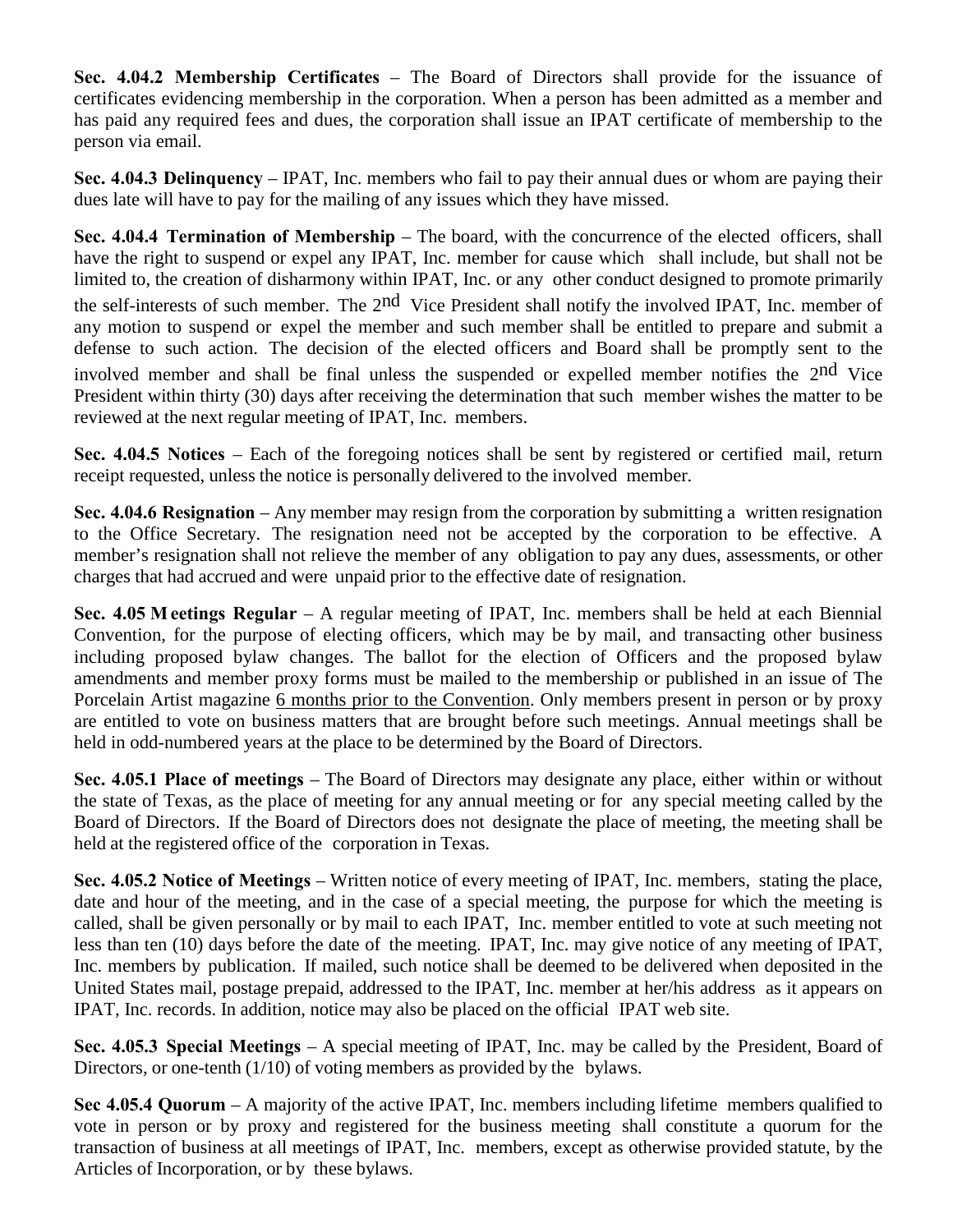**Sec. 4.05.5 Actions of Membership** – Voting shall be held by ballot or voice at the meeting, except that election of directors or officers may be conducted by mail if authorized by the bylaws of the corporation. Voting on any matter properly brought before a meeting shall be by ballot if demanded by a motion/seconded and majority vote before the voting begins.

**Sec. 4.05.6 Proxies** – A member entitled to vote may vote by proxy using the official IPAT proxy form. No proxy shall be valid after eleven (11) months from the date of execution.

**Sec. 4.05.7 Limit of Proxies** – A member can carry an unlimited number of proxies.

**Sec. 4.05.8 Voting by Proxies** – No verbal statement by a member that he/she is carrying a proxy is acceptable. The proxy must be received by the Credentials committee either by mail, or prior to the opening of the business meeting. The Credentials committee will also be responsible for verifying that the proxy is properly executed and valid. If a proxy is revoked because of the presence in person of the member giving the proxy, the Credentials committee must correct their records to reflect the changes and make sure the badge of the member to whom the proxy was originally given is also corrected.

## **SECTION 5.00 ARTICLE 5 – BOARD OF DIRECTORS**

**Sec. 5.01** – **The Board of Directors**, herein referred to as the Board, shall be the administrators of the business and affairs of IPAT, Inc. The board shall amend Bylaws, Standing Rules and Procedures as the Board deems appropriate and in the best interest of IPAT, Inc. Bylaw changes shall be changed by a  $\frac{3}{4}$ majority vote of all board members. Any changes to bylaws shall be printed in the following Porcelain Artist magazine.

**Sec 5.01.1 Office Secretary and Editor** – The Board of Directors shall hire and set the terms of employment of an Office Secretary, an Editor for IPAT, Inc. publication, and such other employees and agents such as an accountant, a separate auditing firm and lawyer, as the Board shall from time to time deem appropriate and in the best interest of IPAT, Inc.

**Sec. 5.01.2 Committees** – The Board shall have the power to "establish committees" and to delegate to the committee "the duties and responsibilities" imposed by the Board. A majority of each committee exercising the management authority of the Board must consist of Directors and IPAT Officers.

**Sec. 5.01.3 Membership** – Subject to the provision of Article 4 hereof, the Board shall promulgate such procedures and regulations relating to membership in IPAT, Inc. as the Board deems appropriate and in the best interest of IPAT, Inc.

**Sec. 5.01.4 Budget** – The Board shall establish such fiscal controls as may be necessary to maximize, preserve and enhance IPAT, Inc. resources.

**Sec 5.01.5 E xecutive Committee** – The Executive Committee shall oversee and implement any/all operational and financial business of IPAT, Inc. It shall make quarterly reports to the Board. An Executive Committee is comprised of the Chairman, President, Vice-President and up to three Past Presidents. The Executive Committee may include professionals such as accountants, lawyers, architects, etc. The term limit of any Executive Committee member may not exceed 6 years.

**Sec. 5.02 Membership** – The Board shall be comprised of all Past Presidents of IPAT, Inc., all currently elected officers during their terms of office, and seven (7) Members-At-Large to be elected for a two year term at the biennial meeting. The seven (7) Members-At-Large will consist of one member from each region in the USA and four (4) members from outside the U.S.A. (1 – Central and Latin America and Canada. 1 - Europe and Middle East and Africa and 1 – Asia and Far East, Australia and New Zealand excluding Japan, and 1 – Japan). Each Past President shall serve as an active board member for six (6) years, after which such Past President shall become a Director Emeritus of the Board.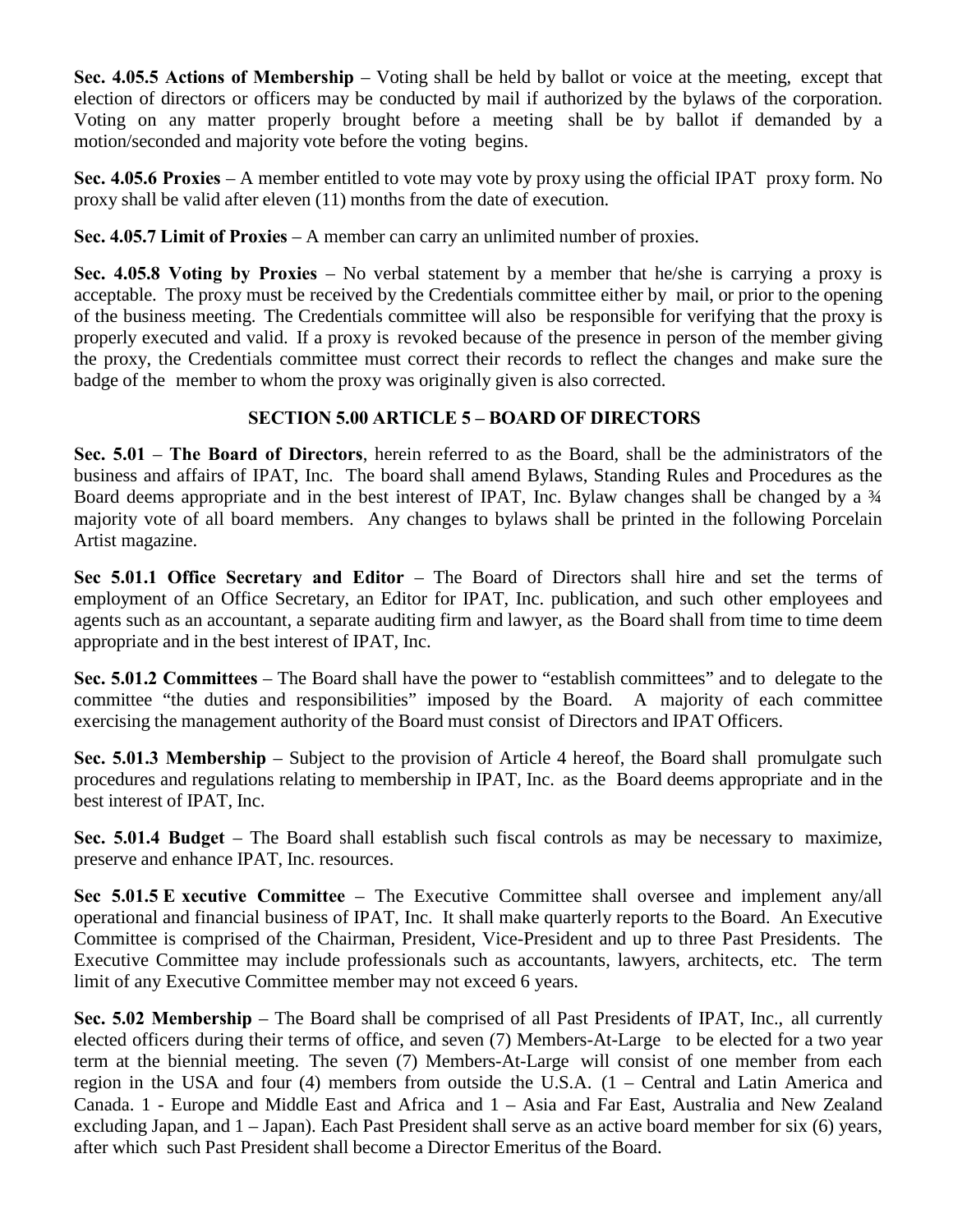**Sec. 5.04 V acancies** – Any vacancy occurring in the Board of Directors shall be filled by the Board of Directors. A vacancy is filled by the affirmative vote of a majority of the remaining Directors even if it is less than a quorum of the Board of Directors. A Director elected to fill a vacancy shall be elected for the unexpired term of his/her predecessor in office.

**Sec. 5.05 Removal** – Any Director may be removed with cause, by a three-four (3/4) vote of all of the Board except the elected President and elected Vice-President. Such vote may be taken only at a meeting called for that purpose.

## **Sec. 5.06 MEETINGS**

**Sec. 5.06.1 Regular** – The Board may hold meetings, both regular and special, either within or without the State of Texas. The Board may conduct business and vote by e-mail. Annual Board meetings in oddnumbered years will be held at a place and time determined by the Board. Annual Board meetings in evennumbered years will be held at the Biennial Convention prior to the annual membership meeting.

**Sec. 5.06.2 Special Meetings** – Special meetings of the Board may be called by the Chairman of the Board, by the President, or by petition of one-third (1/3) of the members of the Board. Board members must receive written notice of such meetings no less than fifteen (15) days prior to said meeting.

**Sec. 5.06.3 Notices** – Notices of meetings shall be deemed duly given when personally delivered or when deposited, postage prepaid, in the United States mail. Notices may also be sent out via email and posted on the official IPAT web site. Such notices shall state a reasonable time, date and place, but need not state the purpose of the meeting.

**Sec. 5.06.4 Quorum** – At all meetings of the Board, or any Committee, a majority of Directors or Committee members shall constitute a quorum for the transaction of business and the act of a majority of the Directors or Committee members present at any meeting which time there is a quorum, shall be the act of the Board or such Committee, except as may be otherwise specifically provided by law, by the Articles of Incorporation, or by these bylaws. If a quorum shall not be present at any meeting of the Board or such Committee, the Directors or Committee members present there may adjourn the meeting from time to time, without notice, other than announcement at the meeting, until a quorum shall be present. Directors present by proxy may not be counted for purpose of a quorum.

**Sec. 5.06.5 Consent of Directors** – Unless otherwise restricted by the Articles of Incorporation or these bylaws, any action may be required or permitted to be taken without a meeting if a majority of the Directors or Committee members, as the case may be, consent thereto in writing, setting forth the action taken and the writing or writings are filed with the minutes of the proceedings of the Board or Committee. Such consent shall have the same force and effect as a majority vote of the Board or such Committee.

**Sec. 5.07 Proxies** – A Director may vote by proxy executed in writing by the Director. No proxy shall be valid after three (3) months from the date of its execution. A member of the Board of Directors can carry no more than one (1) proxy, with the presiding officer to hold none.

**Sec. 5.08 Telephonic Meetings** – To the extent permitted by applicable law, members of the Board or any committee may participate in meetings by means of conference telephone or similar equipment that permits all of those participating in such meeting to be able to hear each other.

**Sec. 5.09 Chairman and Secretary of the Board** – The Chairman of the Board and the Secretary of the Board shall be elected at the first Board meeting following installation of the new Officers at each Biennial convention. The Chairman of the Board must be a voting member of the Board and a past-Officer or past-Board Member. No Chairman or Secretary may serve more than four (4) years in the same office. Any vacancy in these positions may be filled by the Board. The Chairman of the Board will vote only in the event of a tie in decisions of the Board of Directors.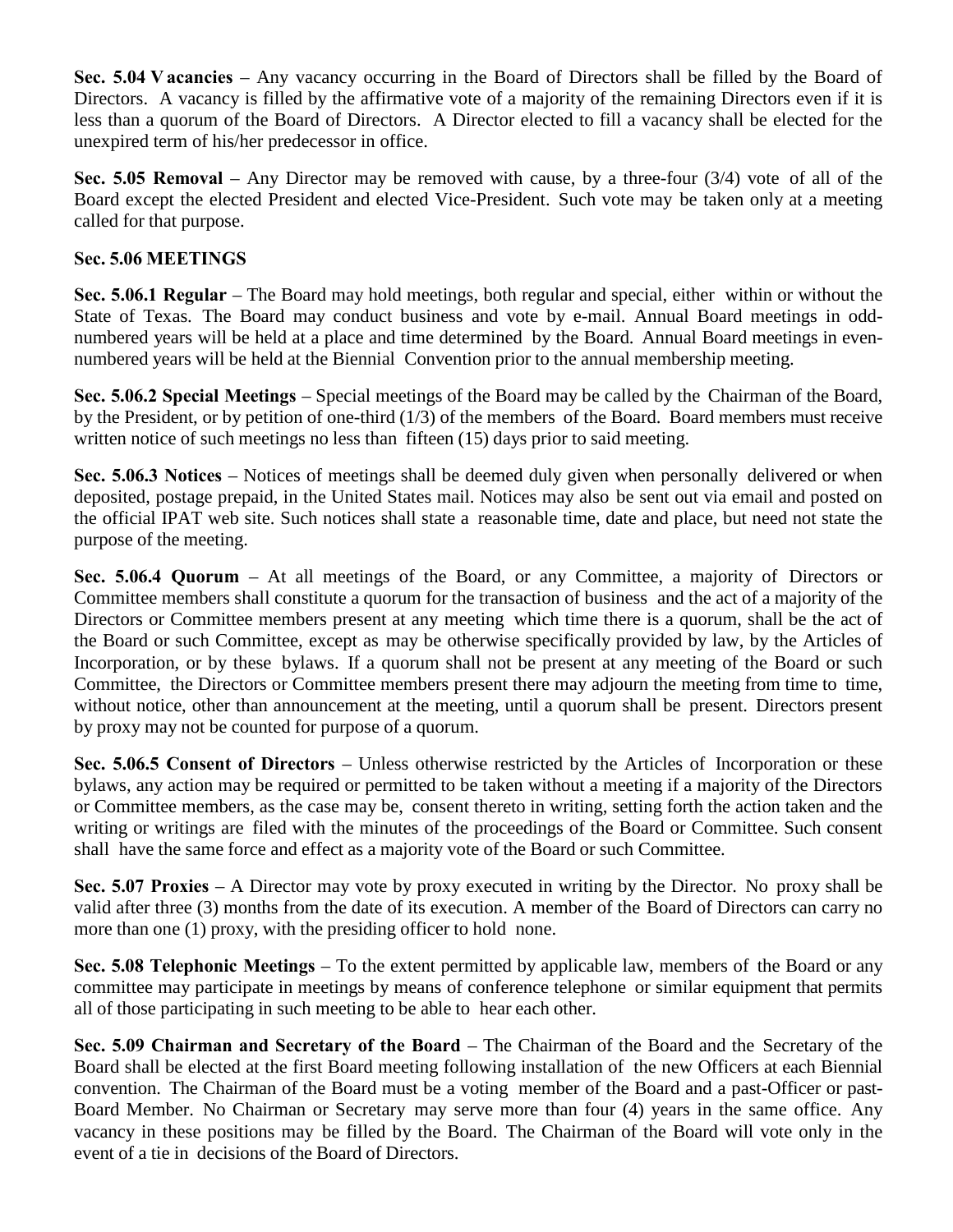**Sec. 5.09.1 Chairman of the Board** – The Chairman of the Board shall represent the Board and carry out its directives. The Chairman shall preside over all Board meetings. The Chairman shall appoint with the approval of the Board, Committee Chairmen and members. At the discretion of the Board the Chairman or designated representative may hire and fire classified personnel.

**Sec 5.09.2 Secretary** – The Secretary shall take the minutes of Board meetings and be responsible for correspondence as directed by the Chairman of the Board. In the absence of the Chairman of the Board, at a meeting of the Board of Directors, the Secretary shall call the meeting to order and the assembly will elect a Chairman Pro-Tem to preside during that meeting.

**Sec. 5.10 Committees** – The standing committees of IPAT, Inc. shall consist of two types: Management and Functional. Management Committees shall consist of Finance Committee, Education Committee, Museum Committee and Bequest Committee. The Functional Committees shall consist of the Nominating Committee, Bylaws Committee, Certification Committee, Public Relations Committee, Dealers Committee, Youth Committee, Board Protocol Committee, Web Site Committee, Magazine Committee, Meeting Planner Committee and the Competition Committee, Membership Committee, Ethics, Ways and Means and Credentials Committee. The Board may also establish such other committees as the Board shall from time to time, deem necessary or in the best interest of IPAT, Inc. Unless expressly provided in the Bylaws to the contrary, each Management committee shall consist of three (3) or more persons, a majority of whom are voting Directors of the Board and shall have such functions and powers and such names as the Board shall prescribe by resolution. The Functional committees: Public Relations Committee, Certification Committee, Competition Committee, Nominating Committee, Bylaws Committee, Dealers Committee, Youth Committee, Board Protocol Committee, Web Site Committee, Magazine Committee and Meeting Planner Committee are exempt from the above restrictions. Any vacancy in such committees caused by resignation or removal shall be filled by the Board. The person elected to fill such a vacancy shall be elected for the unexpired term of his/her predecessor. Each committee shall keep regular minutes of its meetings and report the same to the Board when requested by the Board Chairman.

## **SECTION 6.00 ARTICLE 6 – STANDING COMMITTEES**

**Sec. 6.01 Finance Committee** – The Finance Committee shall have five (5) or more members, a majority of whom are voting Directors of the Board, plus the Biennial Convention Treasurer. The Finance Committee shall be responsible for the budget and other fiscal procedures. The Board of Directors shall have the final vote on all fiscal matters. All contracts must be voted on and passed by a majority of the Board and all fiscal contracts must be signed by both the President and the Chairman of the Board.

**Sec. 6.02 Education Committee** – The Education Committee shall consist of three (3)or more members, a majority of whom are voting Directors of the Board who shall be appointed by the Board and shall serve at the Board's discretion. The Education Committee shall be responsible for the collection, administration and expenditures of all IPAT, Inc. educational funds and shall recommend to the Board proposals relating to the creation and implementation and termination of Educational Programs with respect to porcelain art and implement such programs as the Board shall from time to time approve. No expenditures shall be made from the Education fund except with the prior approval of the Board or in accordance with a budget or other guidelines as the Board may from time to time establish.

**Sec. 6.03 Museum Committee** – The Museum Committee shall be composed of the current President and at least two (2) members of the Board, one of whom shall be appointed Chairman. In no event shall such committee consist of less than three (3) persons. The Museum Committee shall recommend to the Board for approval one or more programs relating to the creation, implementation, building and operating of a museum dedicated to the porcelain arts, and shall monitor the collection and acquisition of museum pieces and expenditure of all donations for the enhancement, preservation and maintenance of the IPAT, Inc. Museum and the Museum Fund. No funds shall be expended without the approval of the Board.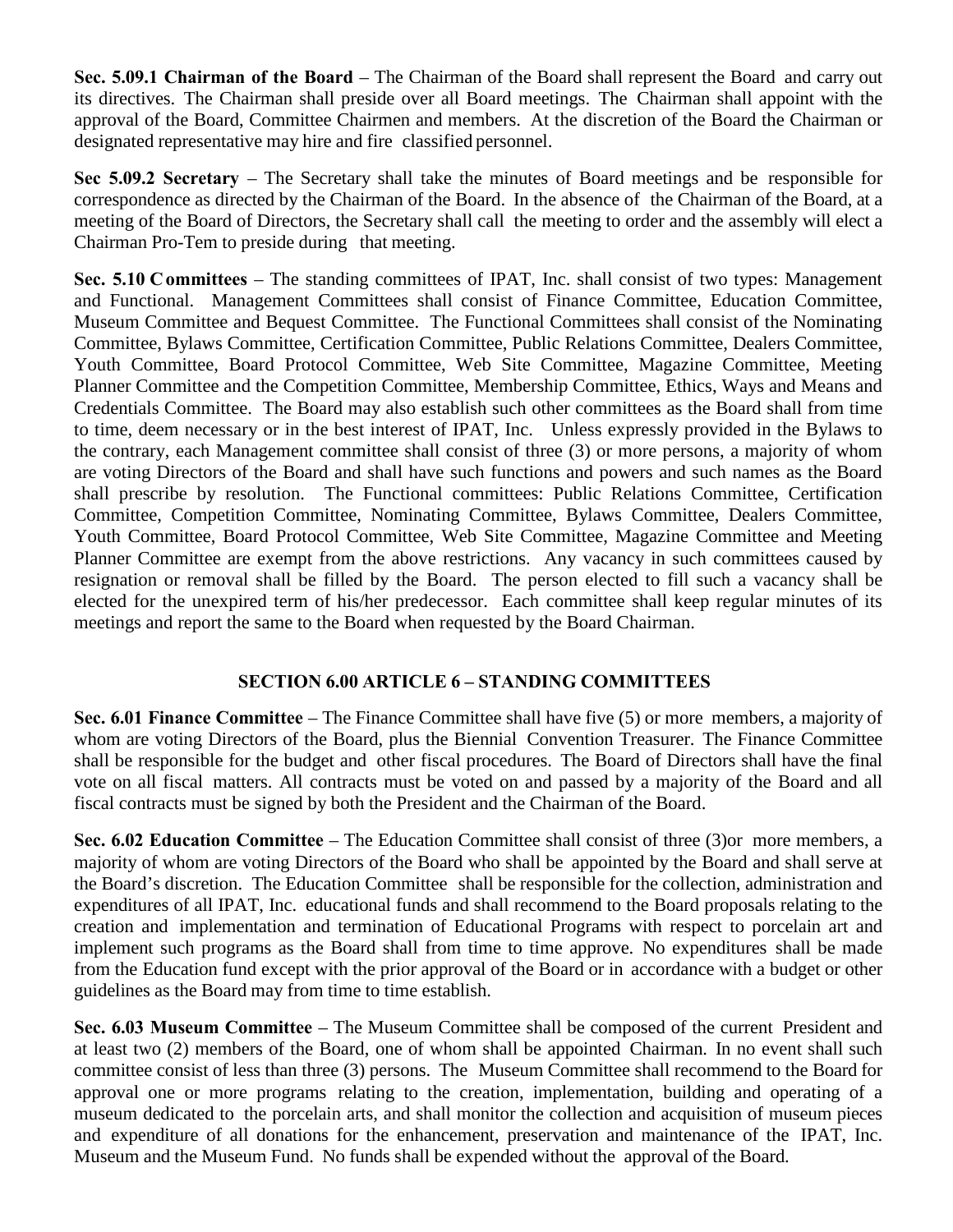**Sec. 6.04 Nominating Committee** – The Nominating Committee shall consist of five (5) members and two (2) alternates who are present or give their consent in writing and shall be elected by IPAT, Inc. members at their Biennial Convention. At such meeting, at least seven (7) names will be nominated. Members shall be allowed to vote for five (5) different nominees and the five (5) nominees receiving the highest number of votes shall be the members of this committee. The two (2) receiving the next highest number of votes shall be the alternates. The nominee receiving the largest number of votes shall be the Chairman of the Nominating Committee. Past and present Chairmen of the Board, Presidents and current Board Members shall not be members of the committee.

**Sec. 6.04.1 Slate of Officers** – The Nominating Committee shall accept slates of candidates for consideration prior to July 1 in odd number years, shall approve one (1) slate and notify the candidates of its decision by August 1 of the same year. Official notification shall be by email, phone call or first class mail. Presentation of the slate will be in the next issue of the Porcelain Artist. Each candidate must consent in writing to the submission of her/his name to be submitted on more than one (1) slate.

**Sec. 6.05 Bylaw Committee** – The Bylaw Committee shall consist of three (3) or more members, a majority of whom are voting Directors of the Board. The Bylaws Committee shall review bylaws and submit proposed changes to the Board of Directors and membership prior to the Biennial Convention.

**Sec. 6.06 Certification Committee** – The Certification Committee shall be responsible for the certification programs. Members of this committee shall have recognizable experience in the field of porcelain art. The Chairman of the committee shall prepare the certification portfolio and supervise the screening and verification process. They will refer to the standing rules concerning certification fees and regulations. (Note: certification is not mandatory but will be left to the individual member.) There will be at least three (3) certifications.

**Sec. 6.06.1** Degree Certification to include: (a) Amateur Artist (b) Certified Porcelain Artist and (c) Certified Teacher of Porcelain Art.

**Sec. 6.06.2** Master Certification to include (a) Master Porcelain Artist and (b) Master Teacher of Porcelain Art and/or Art Appreciation Course.

**Sec 6.06.3** Advanced Certification to include: (a) Portrait Artist, (b) Advanced Master Artists, (c) Advanced Master Teacher of Porcelain Art.

**Sec.6.07 Competition Committee** – The Competition Committee shall consist of three (3) or more members, shall have the responsibility for planning, implementing and supervising the competition programs. Members must have recognizable experience in the field of porcelain art. (Note: Competition is not mandatory but will be left to the individual member.)

**Sec. 6.08 Public Relations Committee** – The Public Relations Committee shall, on a regular basis, recommend policies for an effective continuing public relations program on behalf of the art form, of IPAT, Inc. and its members. The President and Editor shall be members of this Committee with the President serving as a Chairman.

**Sec. 6.08.1 Identify** – Porcelain art, IPAT, Inc. and its members to the general public.

**Sec 6.08.2 Translate** – Into understandable terms the nature of porcelain art and the activities and goals of IPAT, Inc.

**Sec. 6.08.3 Promote** – In cooperation with the Education Committee promote and advertise the Regional and International shows of IPAT, Inc. The President shall be Chairman of the committee.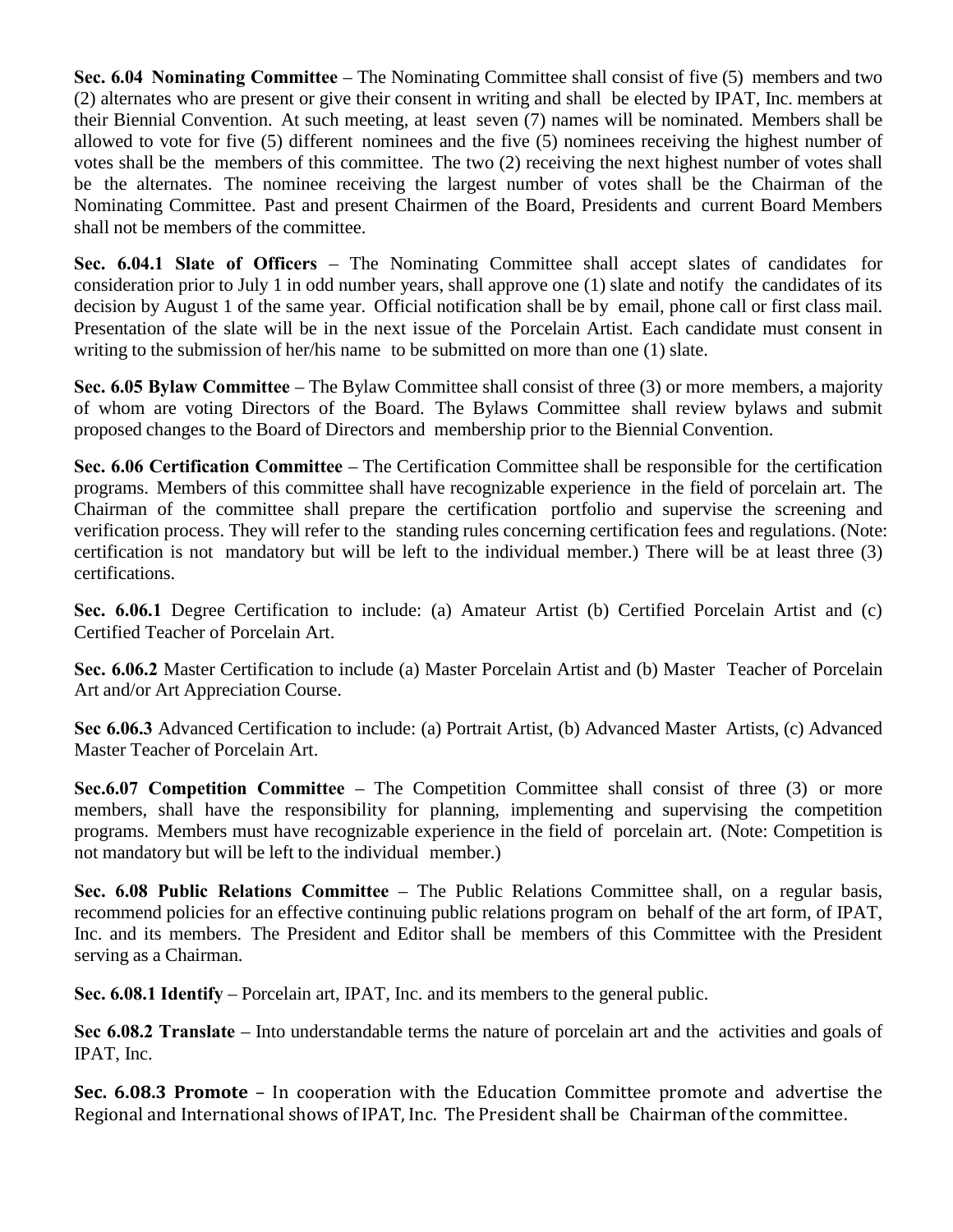#### **SECTION 7.00 ARTICLE 7 – OFFICERS**

**Sec. 7.01 Number** – The officers of IPAT, Inc. shall be a President, a First Vice-President, a Second Vice-President, a Recording Secretary, a Corresponding Secretary, a Treasurer and a Historian. No individual may hold more than one (1) office. No person may be an officer of IPAT, Inc. unless at the time she/he assumes office she/he shall have been an active member as defined in Article 4.01, for at least three (3) consecutive years preceding election. No officer may serve two (2) consecutive terms in the same office.

**Sec. 7.02 Election** – Officers shall be elected by IPAT, Inc. members. Ballots for the election of Officers shall be mailed to each member no fewer than 60 days prior to the Biennial convention. Returned ballots must be received by the Teller committee not less than 10 days prior to the Biennial Business meeting by mail or by secure internet voting. Members may also present them in person at said meeting.

- A. Each member shall cast only one (1) ballot and election shall be by majority vote. Voting members marking a ballot with a write-in slate of officers are responsible for placing a letter of consent on file with the IPAT, Inc. office prior to the official IPAT business meeting. This letter must be signed by each candidate testifying to the fact that they have been an active voting member of IPAT, Inc. for at least three (3) consecutive years preceding this nomination.
- B. The Ballot Teller Committee will deliver the results to the Presiding Officer when called upon to do so at the business meeting of IPAT, Inc. At the meeting those IPAT, Inc. active members present who have not theretofore voted by mail may cast their ballots. The vote held by the Ballot Teller Committee and the floor votes will be combined and tabulated before they are presented to the members by the Presiding Officer.

**Sec. 7.02.1 Ballots** – All official ballots shall be returned in a sealed envelope to the designated receiver as indicated on the ballot and shall remain sealed in their original envelopes. The designated receiver shall be responsible for delivery of the unopened ballots to the Ballot Teller Committee at the convention site, either in person or by delivery service requiring a receipt, signed by the Chairman of the Ballot Teller Committee. Only unopened official envelopes will be accepted for counting.

**Sec. 7.02.2 Ballot Teller Committee** – A Ballot Teller Committee of three (3) non- interested parties shall be appointed by the President with approval of the Board, to receive the unopened ballots from the designated receiver, open and tabulate the ballots, provide the results in a sealed envelope to the Presiding Officer, and when requested, assist the convention tellers in counting floor votes. (Non-interested: No member of the Board of Directors, Past Presidents, current officers or new slates of officers; they are to be chosen with the approval of the Board.)

**Sec. 7.03 Term** – The term of office shall be for two (2) years. Vacancies in the office of elected officers shall be filled by the Board of Directors except as otherwise specified by these bylaws.

**Sec. 7.04 Removal of Officer** – Any officer may be removed from office for the best interest of the corporation, by a recommendation to the membership by the Board of Directors and voted on by the membership at a meeting.

**Sec. 7.05 Powers and Duties** – Except as hereinafter provided, the officers of IPAT, Inc. shall each have such powers and duties as generally pertain to their respective offices, as well as such powers and duties as from time to time may be conferred by the Board.

**Sec. 7.05.1 President** – The President shall be spokesperson of IPAT, Inc. The President shall preside at all membership meetings of IPAT, Inc. and shall see that all orders and resolutions of the Board are carried into effect. The President shall represent IPAT, Inc. at regional shows or appoint a representative. The President is in charge of public relations for this organization. The President shall appoint a parliamentarian for the IPAT Convention. If the President believes it to be necessary, she may contract a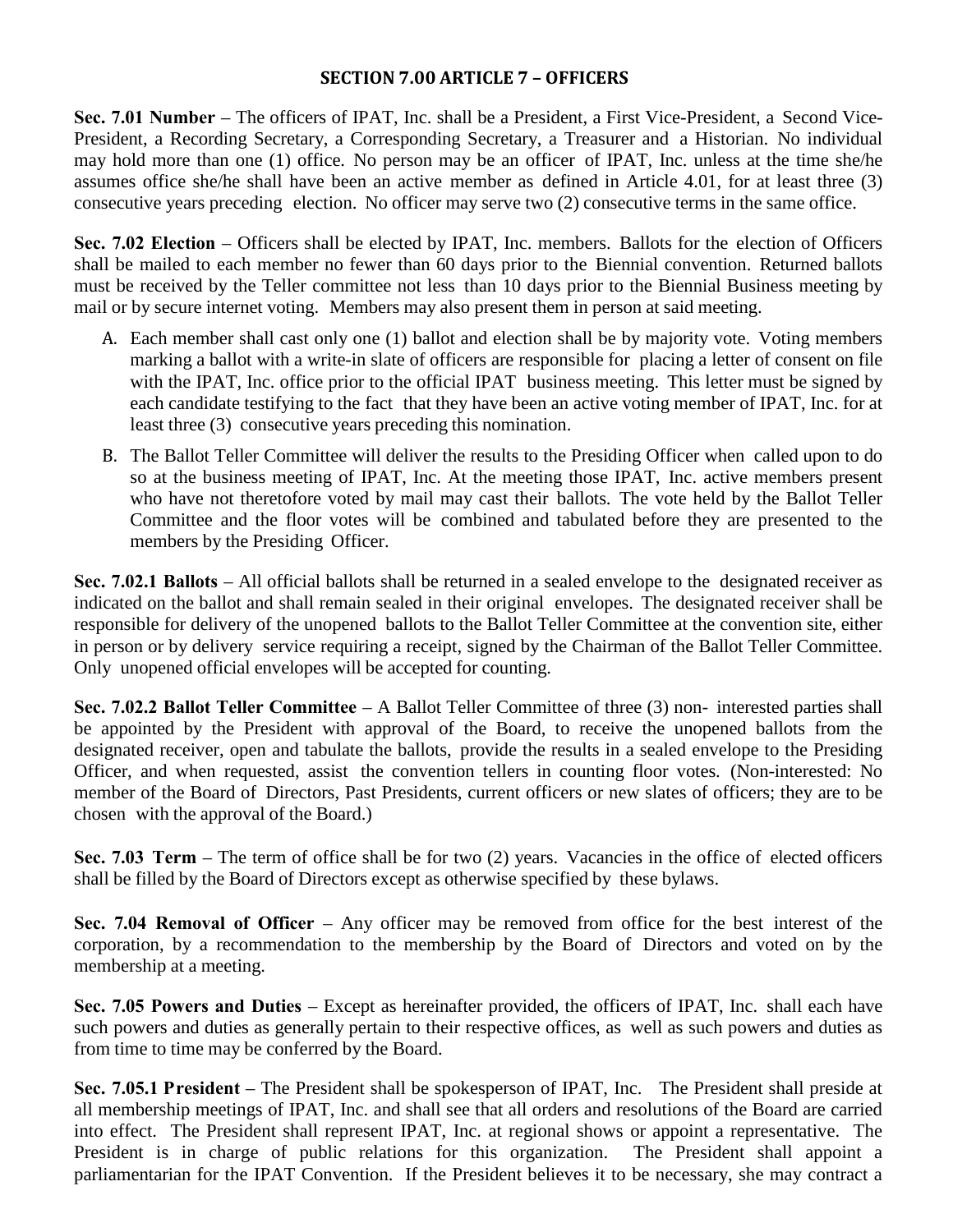professional Registered Parliamentarian who is not a member of IPAT, Inc. for the biennial meeting. The President shall be responsible for planning and executing the biennial convention with the approval of the board on all matters. All fiscal contracts must be voted by a ¾ majority of the board of directors.

**Sec. 7.05.2 First Vice-President** – In the absence of the President or in the event of the President's inability or refusal to act, the Vice-Presidents (in order of their designations) shall have the power to perform the duties of the President, and when so acting, shall have all the power of and be subject to all the restrictions upon the President.

**Sec. 7.05.3 Second Vice-President** – Shall be Membership Chairman, shall do everything possible to increase membership of IPAT, Inc. and shall oversee the delinquent dues and mailing to take place at the IPAT, Inc. office.

**Sec. 7.05.4 Recording Secretary** – The Recording Secretary shall be responsible for recording all the proceedings of the meetings of the IPAT, Inc. members and of the elected officers in books to be kept for these purposes. An elected Secretary shall have the authority to affix the corporate seal of IPAT, Inc. to any instrument requiring it, and when affixed, it may be attested by an elected Secretary's signature. An elected Secretary shall also have the custody and authority to use a corporate seal at all times. The Board or President may give general authority to any other person to affix the seal of IPAT, Inc. and to attest the affixing by such person's signature. When not in custody of the elected Secretary the corporate seal shall be kept in the principal office of IPAT, Inc.

**Sec. 7.05.5 Corresponding Secretary** – The Corresponding Secretary shall in absence of the Recording Secretary or in the event of the Recording Secretary's inability or refusal to act or perform the duties and exercise the powers of the Recording Secretary, shall handle all matters pertaining to correspondence that may be assigned to the Corresponding Secretary by the President and shall perform such duties and have such other powers as the Board may from time to time prescribe.

**Sec. 7.05.6 Convention Treasurer** – The biennial Convention Treasurer with the President shall sign all membership cards and work with the regional Chairmen and Vice- Presidents to do everything possible to increase IPAT, Inc. membership. The biennial Convention Treasurer serve on the Finance Committee. The IPAT, Inc. Treasurer is the official Biennial Convention Treasurer and must be a United States Citizen residing in the United States during their term of office.

**Sec. 7.05.7 Historian** – The Historian shall keep and be responsible for all materials of historical interest pertaining to IPAT, Inc. All such material which the Historian deems of permanent interest shall be kept in the museum under supervision of the Museum Committee, or in the absence thereof, at IPAT, Inc. office or such other place as the Board may from time to time approve.

## **SECTION 8.00 ARTICLE 8 - REGIONS**

**Sec 8.01 Designation of Regions** – Far East/Asia/Australia/New Zealand, Japan, Europe/Africa/Middle East, Central/South/Latin America/Canada, United States –

- **Eastern Region** (Connecticut, District of Columbia, Delaware, Iowa, Illinois, Indiana, Massachusetts, Maryland, Maine, Minnesota, Michigan, Missouri, New Hampshire, Ohio, Pennsylvania, Kentucky, New Jersey, New York, Rhode Island, Virginia, Vermont, West Virginia, Wisconsin)
- **Southern Region** (Alabama, Arkansas, Florida, Georgia, Louisiana, Mississippi, North Carolina, Oklahoma, Puerto Rico, South Carolina, Tennessee, Texas),
- **Western Region** (Alaska, Arizona, California, Colorado, Hawaii, Idaho, Kansas, Montana, North Dakota, Nebraska, New Mexico, Nevada, Oregon, South Dakota, Utah, Washington, Wyoming).

The Board may from time to time extend, change or designate new regions.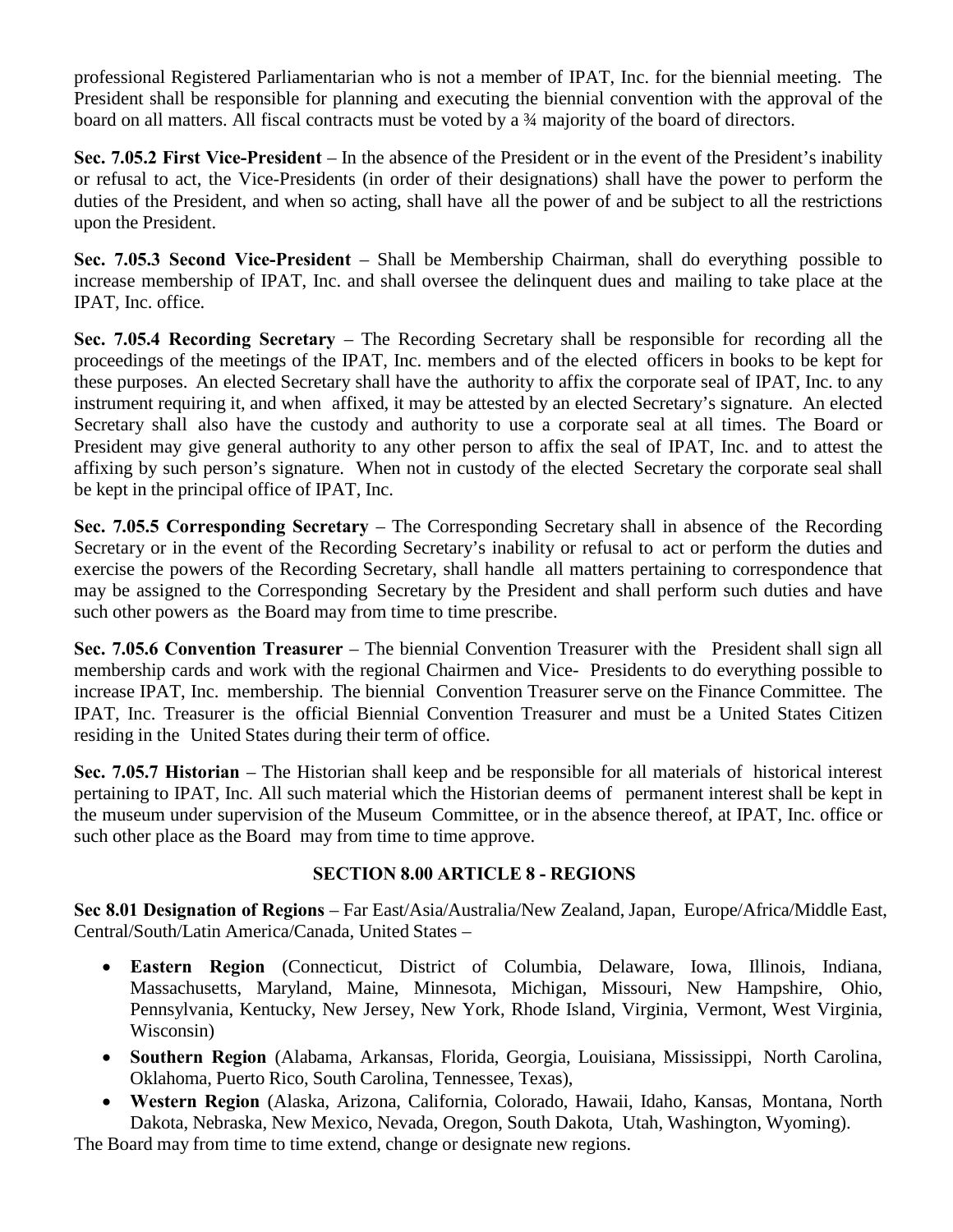**Sec. 8.02 Purposes** – Each Region shall be responsible for promoting porcelain arts and IPAT, Inc. within the country, states, provinces, countries, and cities within that regions and may hold Regional Conventions and such other activities as the Representative of that Region and the President deems appropriate providing they have been approved by the Board of Directors.

**Sec. 8.03 Regional Chairmen** –Nominations for each region will be made from the floor. Members in all other regions outside the U.S. shall select their own Regional Representative. Each Regional Representative shall serve in that capacity until the next Biennial Convention. The Regional Representative in cooperation with the President shall have responsibility for planning and promoting the Regional Conventions and other activities sponsored by the Region with the approval of the Board of Directors.

## **SECTION 9.00 ARTICLE 9 – CONVENTIONS**

**Sec. 9.01 B iennial** – IPAT, Inc. shall hold in each even numbered year an International Convention (Biennial Convention) for the purpose of promoting the porcelain arts and displaying and exhibiting the art works (excluding any work done with decals). Competition pieces must be the artist's own work and shall have been completed in the two (2) years preceding the Biennial Convention. The artist must be a member of IPAT. Paintings and mixed media pieces are eligible for competition and exhibition. Mixed Media as defined by IPAT: is any art form that contains an element of fired porcelain. The Biennial Convention shall be planned by the elected officers, led by the President, subject to such rules and regulations as the Board may from time to time prescribe.

**Sec. 9.02 Regionals** – IPAT, Inc. Regional Conventions in the United States may be held in odd numbered calendar years, the time and place of the meeting being determined by the President, who shall notify the Board in accordance with procedures established by the Board. One of the U.S.A. Regional Conventions may host the annual business meeting.

IPAT, Inc. Regional Conventions outside the U.S.A. may be held in odd numbered, calendar years, unless previously approved by the Board to be held in an even year. The time and place of the meeting being determined by the Elected Regional Representative, who shall notify the President in accordance with procedures established by the Board.

**Sec. 9.03 Proceeds from Biennial Conventions** - The proceeds received from exhibits and projects of IPAT, Inc. in connection with the Biennial Convention, shall after payment of all costs and expenses, be applied as follows:

**Sec.9.03.1 Educational Projects** – Proceeds from profits designated for educational purposes shall be deposited in the Educational fund.

**Sec. 9.03.2 Museum Projects** – Proceeds from profits designated for museum purposes shall be deposited in the Museum fund.

**Sec. 9.03.3 Balance** – The balance shall be deposited with the general funds of IPAT, Inc. to be used in such a manner as the Board shall direct.

**Sec. 9.04 - Proceeds from the U.S.A. Regional Conventions** – The proceeds received from Regional Conventions, after payment of all costs and expenses, shall be applied as follows:

**Sec. 9.04.1 Educational Projects** – Proceeds from profits designated for educational purposes shall be deposited in the Educational fund.

**Sec. 9.04.2 Museum Projects** – Proceeds from profits designated for museum purposes shall be deposited in the Museum fund.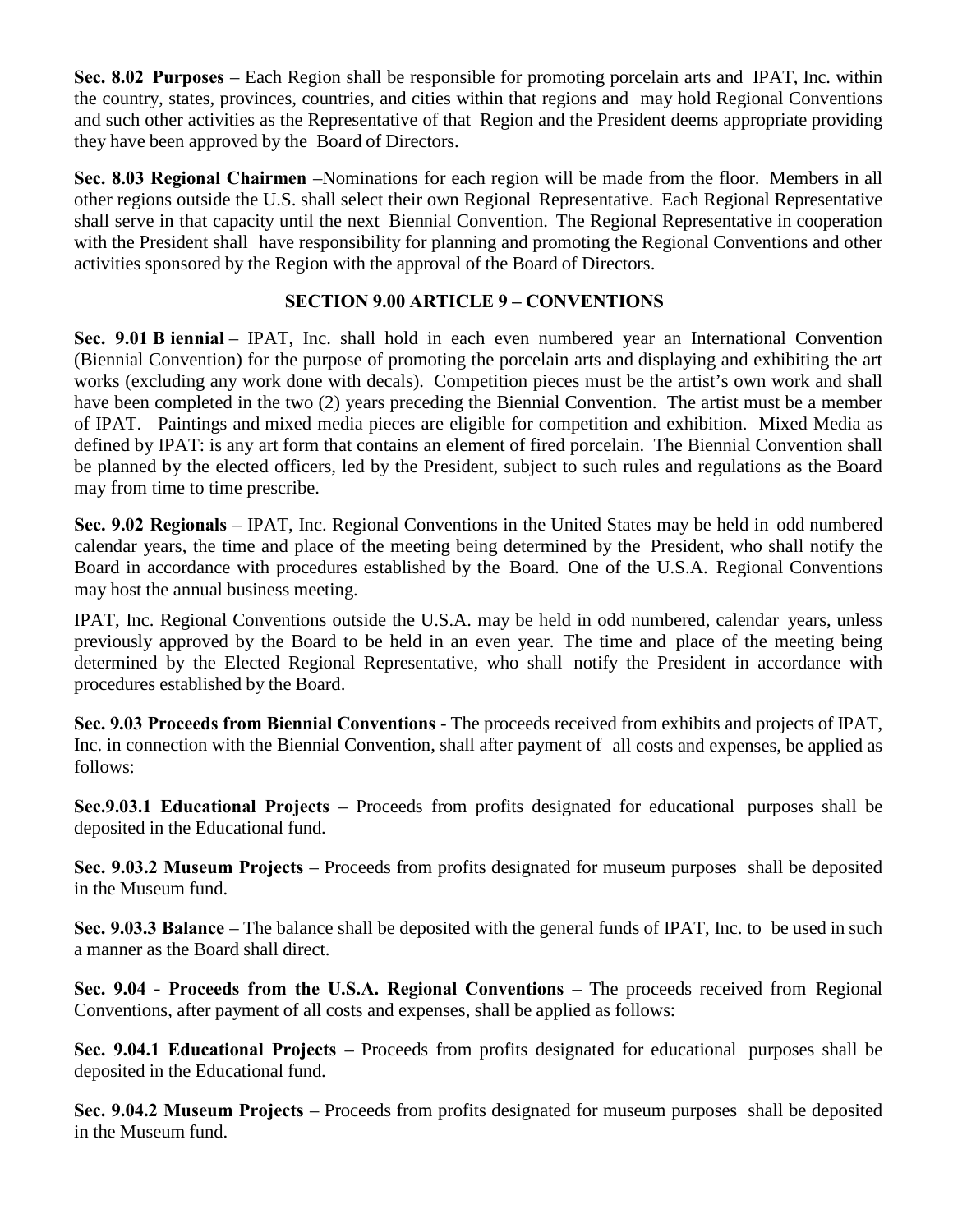**Sec. 904.3 Balance** - The balance shall be deposited with the general funds of IPAT, Inc. to be used in such a manner as the Board shall direct. Notwithstanding the preceding paragraph, proceeds from regional Conventions held outside the U.S. shall be retained by the applicable region.

**Sec. 9.05** - **Other shows -** Upon Board approval, proceeds from conventions other than those hereinabove described may be retained by the region or other group sponsoring the same.

## **SECTION 10.00 ARTICLE 10 - INDEMNIFICATION**

IPAT, Inc. shall have the power to indemnify any Director, Officer or Committee member or former Director, Officer or Committee Member for expenses and costs (including attorney's fees) actually or necessarily incurred by her/him in connection with any claim asserted against her/him, by action, in court or otherwise, by reason of her/his being or her/his having been such Director or Officer, except in relation to matters as to which she/he shall have been guilty of negligence or misconduct in respect of the matter in which indemnity is sought.

## **SECTION 11.00 ARTICLE 11 - GENERAL PROVISION**

**Sec 11.01 Legal Authorities Governing Bylaws, the laws of the State of Texas** – All references in the bylaws to statutes, regulations or other sources or legal authority shall refer to the authorities cited, or their successors, as they may be amended from time to time. If any bylaws provision is held to be invalid, illegal or unenforceable in any respect, the invalidity, illegality, or unenforceability shall not affect any other provision and the bylaws shall be construed as if the invalid, illegal or unenforceable provision had not been included in the bylaws.

**Sec. 11.02 Parliamentary Authority** – The rules set forth in the current edition of "Robert's Rules of Order Newly Revised" shall be used to conduct the affairs of the Corporation in all instances where the same are applicable, and in which such rules are not inconsistent with the bylaws or any special rules of order which the corporation may adopt.

**Sec. 11.03 Annual Statements** – Not later than four (4) months after the close of each fiscal year, the Board of Directors, or such Officers, employees, agents or other representatives of the Corporation acting under the direction of the Board, shall prepare:

(a) a balance sheet showing in reasonable detail the financial condition of the Corporation as of the close of its fiscal year and

(b) a revenue and expenditure statement showing the results of the Corporation's during its fiscal year. Upon written request from any member and at the member's expense, the Corporation shall promptly mail to the member a copy of its most recent balance sheet and statement of revenues and expenditures. IPAT, Inc. Financial records shall be reviewed at the close of every even-numbered year by an accountant who is appointed by the Board of Directors and approved by the Membership at the Biennial Membership Meeting.

**Sec. 11.04** Fiscal year – The fiscal year of IPAT, Inc. shall be from January 1 (one) to December 31 (thirtyone).

**Sec. 11.05 Amendments to Bylaws** –The bylaws may be amended by the Board of Directors with a ¾ majority.

**Sec. 11.06 Board Approved Documents -** The policies, procedures, job descriptions, handbooks, and other documents the IPAT Board approved will be identified at the end of Standing Rules for future reference.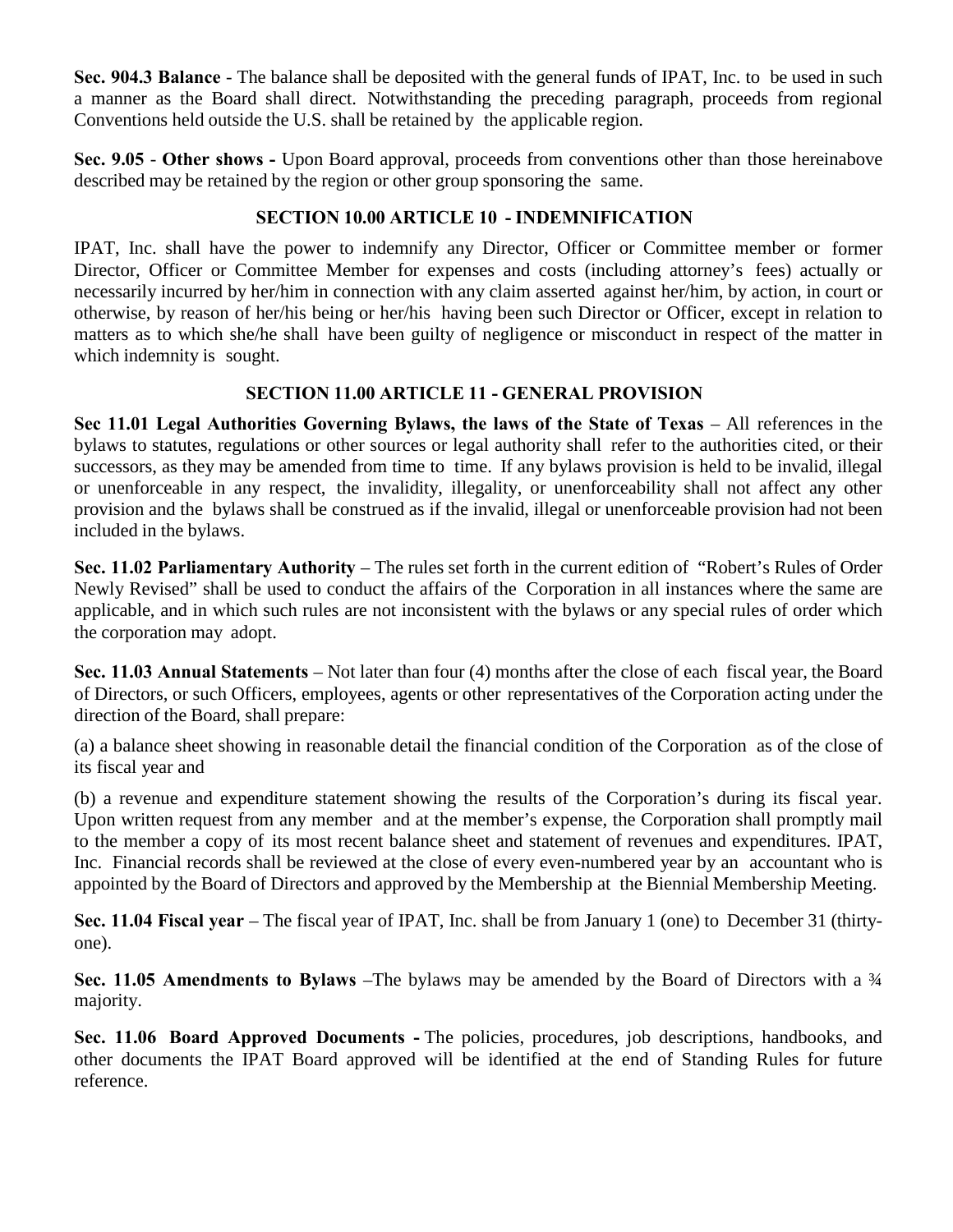#### **IPAT STANDING RULES:**

#### **SECTION 1.00 ARTICLE 1 - Name**

Name: Current paid members of IPAT may use the signature status of IPAT if they have attained the status of Master Artist Certification. That status shall be printed as "IPAT Master Artist" and may be placed on their pieces in public Exhibition.

#### **SECTION 2.00 ARTICLE 2 - Purpose**

Purpose: IPAT members may exchange their ideas and their designs and through various public media. This will help promote the art.

#### **SECTION 3.00 ARTICLE 3 – Office and Agent**

Office and Agent: The IPAT Office Manager will be IPAT's Registered Agent in complying with the requirements of the Texas Non-Profit Corporation act.

#### **SECTION 4.00 ARTICLE 4 – Membership**

Membership: Members may promote the art but may not malign the organization in a public way.

S**ec. 4.02.1** All members may submit for consideration to be included in The Porcelain Artist Magazine.

**Sec. 4.03** Lifetime and Honorary Members may be established by the Board of Directors. Convention Honored/Guest/Special artists or IPAT school teachers or workshop artists shall be elected by the Board of **Directors** 

**Sec. 4.04** Dues/Subscriptions are due on a yearly basis. IPAT members will receive 4 magazines after payment is received. USA member dues/subscriptions are \$52.00 for 4 magazines. Non-USA member dues /subscriptions are \$57.00 for 4 magazines. Use of a credit card will incur an additional \$3 fee. Magazines which are sold prior to a member's current dues/subscription payment will be sold for \$15.00 each plus shipping costs. Magazines which are older than 1 year past the current year shall include shipping costs and may be sold at USA \$12.50 each and for Non-USA members will cost \$21.00 each.

#### **SECTION 5.00 ARTICLE 5 – BOARD OF DIRECTORS**

**Sec 5.01** – The Board of Directors shall be advised quarterly on the operations of IPAT, Inc. unless otherwise directed by the Executive Committee. The Board of Directors will receive monthly detailed reports from the IPAT Office on all income, sales and expenditures.

The Board will approve policy, procedures, job descriptions, handbooks, standing rules and other documents as needed to implement the Bylaws. These documents are filed in the Office for future reference.

**Sec. 5.01.2** – Terms – All voting members of the board may serve in a voting board position for up to but not more than 6 years consecutively.

**Sec 5.01.3** – Attendance – All board members, or their proxy, are required to vote or recuse on each board vote. Failure to vote or to recuse on 2 or more board votes by the board member or their proxy will result in dismissal from the Board of Directors. The President and Treasurer, as per the Texas Non-Profit Corporation Act, are exempt from dismissal.

**Sec 5.01.4** – Consent of Directors – After election at convention all board members will submit in writing to the IPAT Office their acceptance that email or other electronic means may be used to conduct all IPAT business.